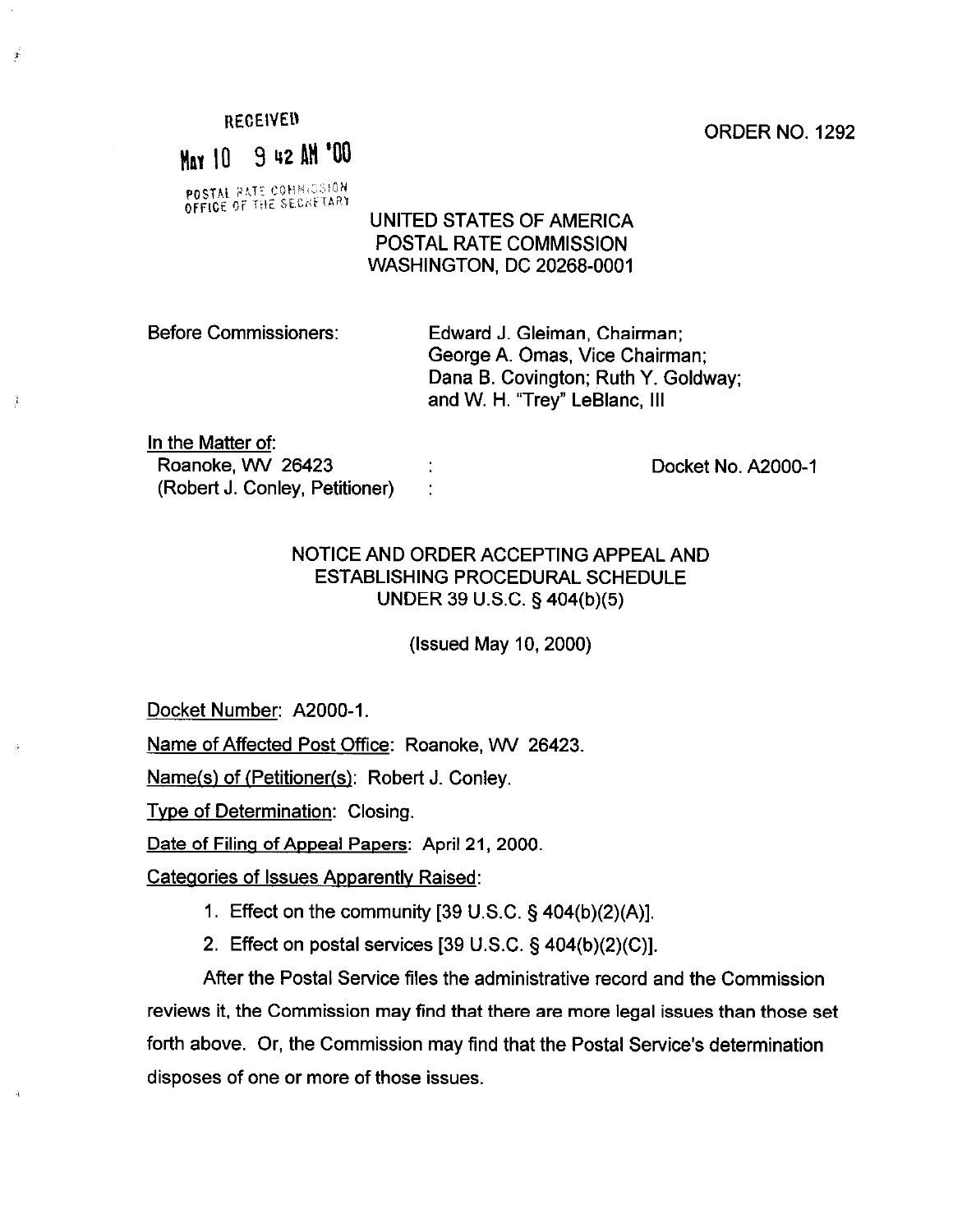Docket No. A2000-1 -2 -

The Postal Reorganization Act requires that the Commission issue its decision within 120 days from the date this appeal was filed (39 U.S.C. § 404 (b)(5)). The procedural schedule has been developed to accommodate the delay in publication of this Notice and Order. In the interest of expedition, in light of the 120-day decision schedule, the Commission may request the Postal Service to submit memoranda of law on any appropriate issue. If requested, such memoranda will be due 14 days from the issuance of the request and the Postal Service shall serve a copy of its memoranda on the petitioners. The Postal Service may incorporate by reference in its briefs or motions, any arguments presented in memoranda it previously filed in this docket. If necessary, the Commission also may ask petitioners or the Postal Service for more information.

#### The Commission orders:

(a) The Postal Service shall file the record in this appeal by May 25, 2000.

(b) The Secretary of the Postal Rate Commission shall publish this Notice and Order and Procedural Schedule in the Federal Register.

By the Commission.

 $(S E A L)$ Ausshau  $7$ umi $\Gamma$ 

Margaret P. Crenshaw, Secretary.